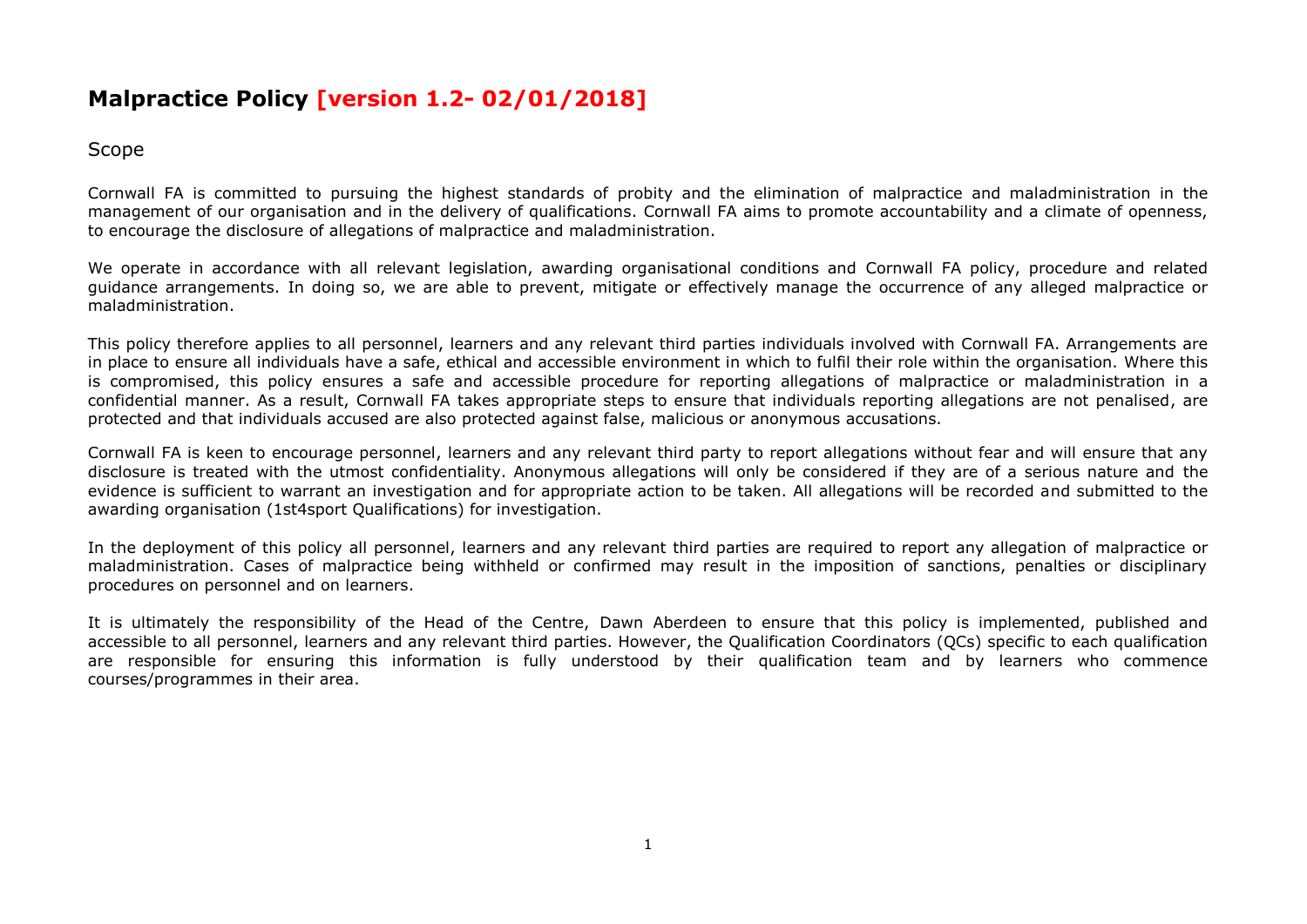## Definitions

**Malpractice** is defined by Cornwall FA as any **deliberate** activity, neglect, default or other practice that is unethical or unlawful, which breaches regulations or conditions placed upon us by awarding organisations. Such **deliberate** activity, neglect, default or other practices may compromise the integrity of our organisational statuses, financial stability, reputation, the reputation of our stakeholders and the qualifications and related assessments we are approved to deliver. As a result, this is unacceptable. This includes deliberate non-compliance with any Cornwall FA policy, procedure, guidance.

**Maladministration** is any activity which is **not deliberate**, but which neglects, defaults on regulation, conditions placed upon us by awarding organisations or compromises the integrity our organisational statuses, financial stability, reputation, the reputation of our stakeholders and the qualifications and related assessments we are approved to deliver. This includes accidental non-compliance with any Cornwall FA policy, procedure, guidance.

## **Objective**

In the deployment of this policy, Cornwall FA personnel, learners and any relevant third parties are required report allegations directly to Dawn Aberdeen. In doing so Cornwall FA the key objective is mitigate and/or manage any adverse effects. Examples of malpractice or maladministration, which would require full investigation and subsequent mitigation or management, include<sup>1</sup>:

- committing plagiarism by copying and passing off the whole or part(s) of another person's work, with or without the originator's permission and without appropriately acknowledging the source
- failing to comply with the assessor's/invigilator's instructions and/or 1st4sport's regulations in relation to the assessment and security
- misusing assessment material
- impersonating others by pretending to be someone else, in order to produce the work for another, or arranging for another to take one's place in an assessment
- fabricating and/or altering results and/or evidence, documents and fraudulent claiming of certificates
- using unauthorised material in relation to the requirements of supervised assessment
- misusing the access arrangements via reasonable adjustments or special considerations with the aim of influencing the outcome of the assessment
- behaving in such a way as to undermine the integrity of the assessment
- **failing to comply with qualification and assessment regulations**<sup>2</sup>

 $1$  This list is not exhaustive and each incident will be treated on a case-by-case basis.

<sup>&</sup>lt;sup>2</sup> This will lead the relevant awarding organisation to withhold results.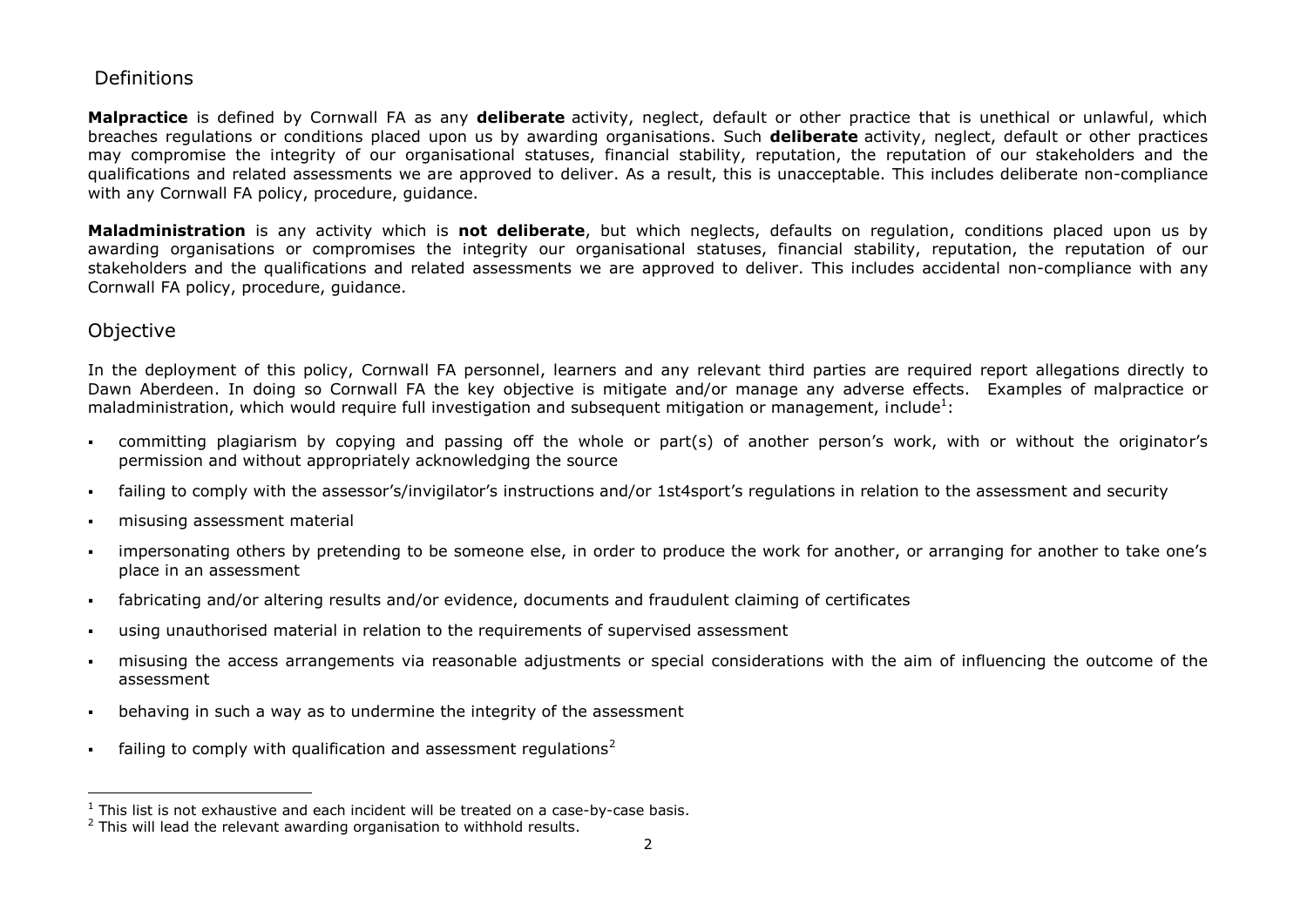Cornwall FA Personnel, learners and any relevant third party should submit any allegations of malpractice or maladministration and any evidence in writing directly to:

Malpractice Officer

Dawn Aberdeen

T: 01208 269010 E: [dawn.aberdeen@cornwallfa.com](mailto:dawn.aberdeen@cornwallfa.com)

The Cornwall FA Malpractice Officer will acknowledge receipt of the allegation within five working days ensuring that they inform the *1st4sport Incidents and Investigations Manager* of the situation. The Cornwall FA Malpractice Officer will then:

- evaluate the evidence and identify outcomes (where attached evidence if fully sufficient and consistent)
- evaluate the evidence and conduct an investigation (where additional evidence needs to be collected and/or validated).

Once all reasonable steps have been taken to collect and authenticate the evidence, outcomes will be identified. All outcomes are then required to be forwarded to 1st4sport.

Investigation outcomes, which have identified malpractice and or maladministration, are required to be submitted to 1st4sport by the Cornwall FA Malpractice Officer. Address: FAO: Incidents and Investigations Manager 1st4sport Qualifications Coachwise Ltd, Chelsea Close Off Amberley Road Leeds LS12 4HP Email: [IManagement@1st4sportqualifications.com](mailto:psmith@1st4sportqualifications.com)

The 1st4sport Incidents and Investigations Manager will validate and confirm all outcomes to all relevant stakeholders.